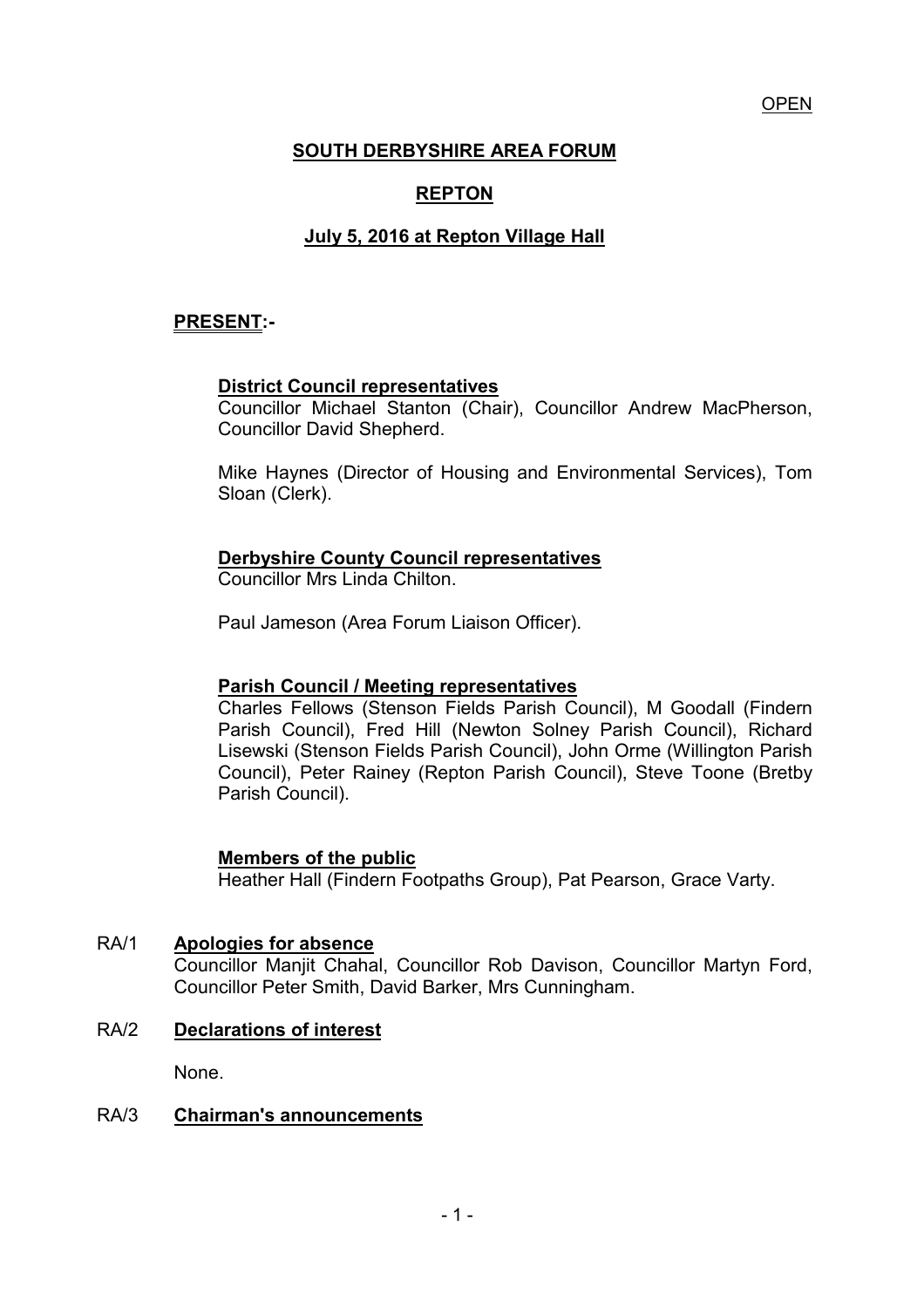#### Repton Area Forum – 05.07.16 **OPEN**

Councillor Michael Stanton announced that Part One of the South Derbyshire Local Plan had been adopted. Part Two, dealing with smaller developments, was now being consulted upon.

#### RA/4 **The minutes of the meeting held on October 13, 2015**

 Councillor David Shepherd proposed the minutes and Councillor Mrs Linda Chilton seconded them.

## RA/5 **Report back on issues raised at the last meeting**

## **Bretby Lane, Bretby – drainage issues (issue from forum on 13.10.15)**

Paul Jameson (DCC Area Forum Liaison Officer) reported that positive noises were being made by Severn Trent Water and company could soon be in a position to disconnect their drain from DCC's sewer. He wished he had something more concrete to present to the area forum, but the ball was firmly in Severn Trent's court. A resident said they had seen one email from the company suggesting that the drainage on Moat Bank only served 10 properties. They hoped that DCC was pursuing the issue avidly.

#### **Askew Grove, Repton – pothole reporting process**

A resident had complained about a lack of pothole repairs at the location back in January. The AFLO had reported the situation to the pothole centre and remedial works had taken place. However, the same resident again asked about the repairs as the road was still in a poor state. Mr Jameson answered that the road had been identified for carriageway patching and was seeking confirmation whether funds to do this were available in the current financial year's programme.

#### **Stenson Road, Stenson Fields – request for crossing**

Residents and councillors had been calling for a crossing in the area, with DCC waiting for the nearby development to be finished before making a decision. Mr Jameson said the county council had always maintained the stance that it would look at the area again. A concern that vehicle numbers were only measured during the day and not at peak times had been passed on to the highways team.

#### **Milton Road, Repton – street lighting**

A suggestion for additional street lighting in Milton Road near to the new development had been suggested. Mr Jameson reported that the lighting had been installed.

# **Petition for lighting outside Bladon House School**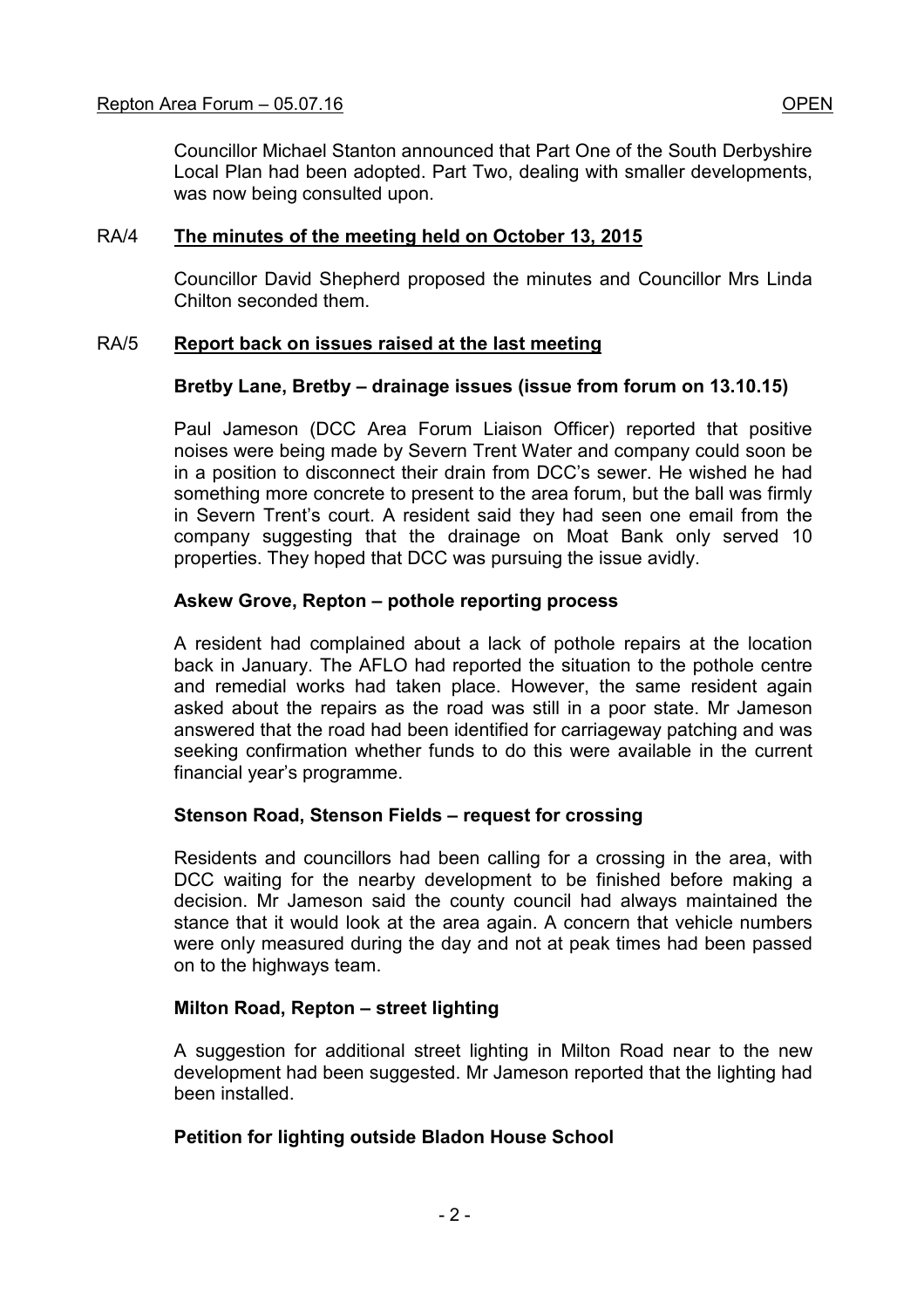DCC's Cabinet Member for Highways, Transport & Infrastructure was given a report and the petition on May 10, 2016. Councillor Mrs Chilton confirmed the petition had been rejected but added that the case could be reopened if further reasons could be put forward. She was personally very disappointed it had failed but hoped further information from a signatory could help in a new bid. Mr Jameson added that if a significant issue was brought forward that was not included the original petition, DCC would investigate further and respond appropriately.

#### **ACTION: Paul Jameson to be copied into email from Councillor Mrs Linda Chilton containing new justification for lighting**

## **Findern Parish Council: VAS query**

A query had been raised with DCC regarding Findern Parish Council using funds to pay for a speed-activated sign (VAS) in the village. Mr Jameson reported that there had been no injury collisions in Heath Lane, where the sign was mooted, in the previous three years. Therefore, the area did not meet the criteria for a VAS. A resident asked that if the parish council was paying, surely they could have the sign? Mr Jameson said any signage on the highway had to be justified and DCC could not be seen to be operating a system of bias towards parish councils in affluent areas while poorer areas may not have been able to afford such signage. A member of the public said there was such a sign in Cockshut Lane, Melbourne. Mr Jameson confirmed it had been fitted before the current legislation was passed. He added that mobile VAS were believed to be more effective. Councillor Shepherd said that some of the places with VAS would not have had them now if the new 2012 criteria were applied.

#### RA/6 **Public questions on issues raised by residents**

A resident asked if advance minutes could be supplied for SDDC's annual Flood Liaison meeting. They said that minutes had only been given with the agenda for the next year's meeting.

## **ACTION: SDDC to produce Flood Liaison minutes more rapidly following the meeting**

A member of the public complained about overgrown verges in Newton Lane and Bretby Lane. What had been a two-lane road was now akin to a tunnel and was getting dangerous. He feared that it could cause an accident. Councillor Stanton added that in his area it seemed that verges had grown excessively quickly. Mr Jameson said that two cuts a year were approved by DCC to ensure road safety. Mike Haynes (Director of Housing and Environmental Services) confirmed that SDDC was up to date with all of its cuts. Growing weather had been excellent with lots of sun and rain. There had been no frost in the winter to kill certain plants off, so this year's growth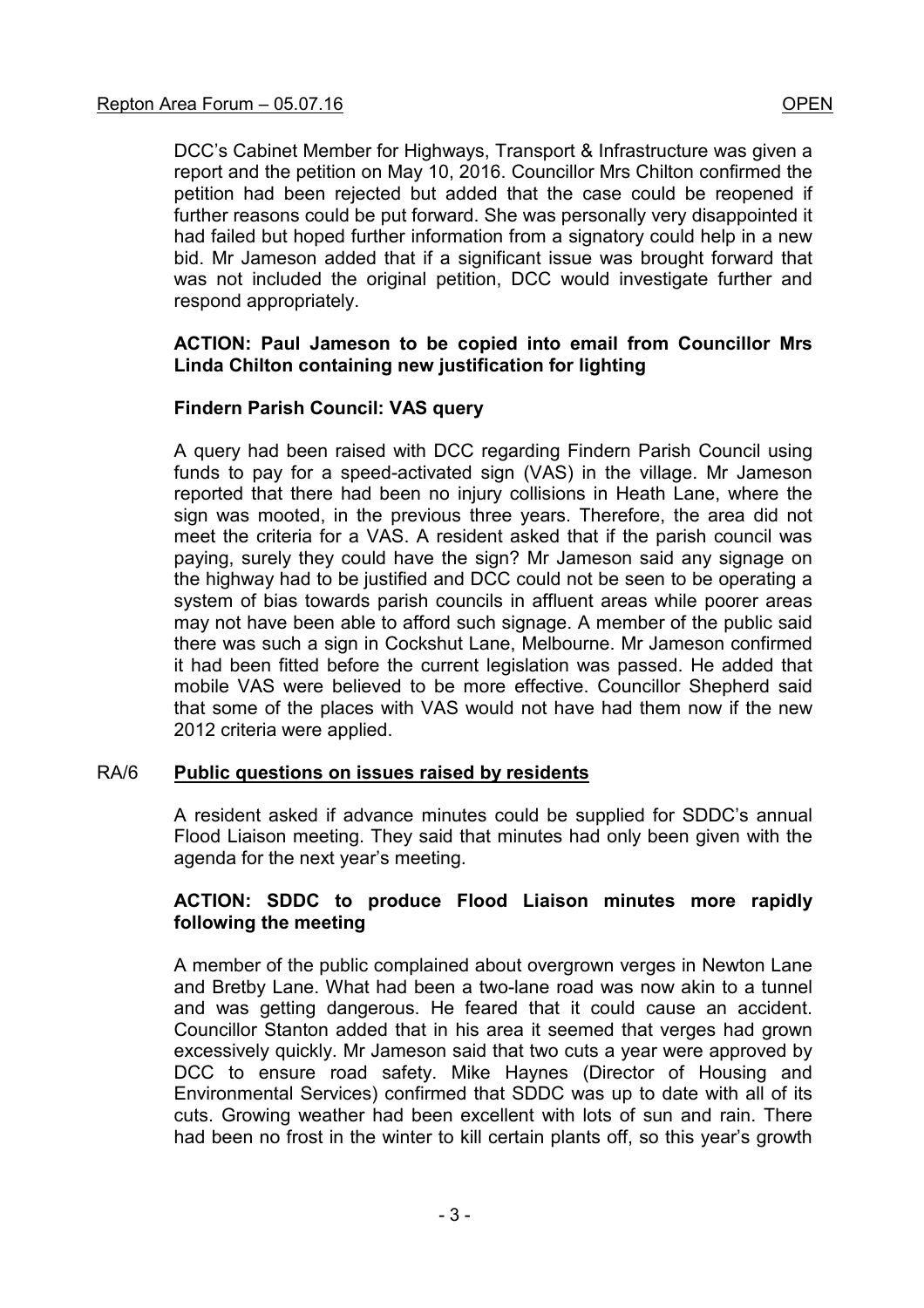was a continuation of last year's. His team has worked hard to keep on top of the situation.

A resident suggested the bus service through the villages of Findern, Willington and Repton be altered to reflect changing times. He suggested the Villager service from Trent Barton terminate at the Royal Derby Hospital, from where there was a regular bus service into the centre of the city. This would save time and allow a more thorough service to the villages. He asked if someone at SDDC could suggest this. Mr Haynes said it was probably a DCC issue. Mr Jameson said that if the Villager was a fully commercially-run service then it was down to the operator. DCC had a Public Transport Unit which talked to operators and it might be able to highlight the issue.

### **ACTION: Paul Jameson to flag up possible Villager route change through Public Transport Unit**

Councillor Andrew MacPherson raised the issue of the speed limit between Repton and Willington, where drivers "put their toe down". He said it would make sense to keep the limit to 30mph between the villages, and not the National Speed Limit, as it currently was. Mr Jameson replied that DCC had to meet criteria, with the limit respecting the location. They were based on the level of development in the area. It was stipulated that on the edge of a builtup area the limit should be 40mph while in more rural environments it should be 60mph or potentially 50mph if there were certain hazards, such as a series of sharp bends. Drivers generally drove to the conditions and if they saw a limit which was inappropriate they would not keep to it and that brought the limit into disrepute. It then gave the police an enforcement issue.

A resident reported that the Willington Power Station site had been sold by RWE Npower. The new owners had written to the people of the village to say they would meet them in due course to discuss their plans for the site. Councillor MacPherson said he had had a meeting with the new owners, who own two other power stations. They had bought the site with a view to securing overseas investment to build a gas-fired power station. A resident asked if there was anything to stop the new owners applying for a change of use. Mr Haynes replied that technically they could, but whether they would be granted permission was a different matter. Councillor Shepherd added that with Part One of SDDC's local plan adopted, he thought the district would be protected from such developments.

A member of the public said that in Newton Solney there was some common land at the bottom of Trent Lane with signs up which said overnight stays was not allowed. Newton Solney Parish Council had received a Freedom of Information request asking which bylaw precluded overnight stays and wondered how to answer. Mr Haynes recommended they refer it to SDDC Legal and Democratic Services Manager Ardip Kaur.